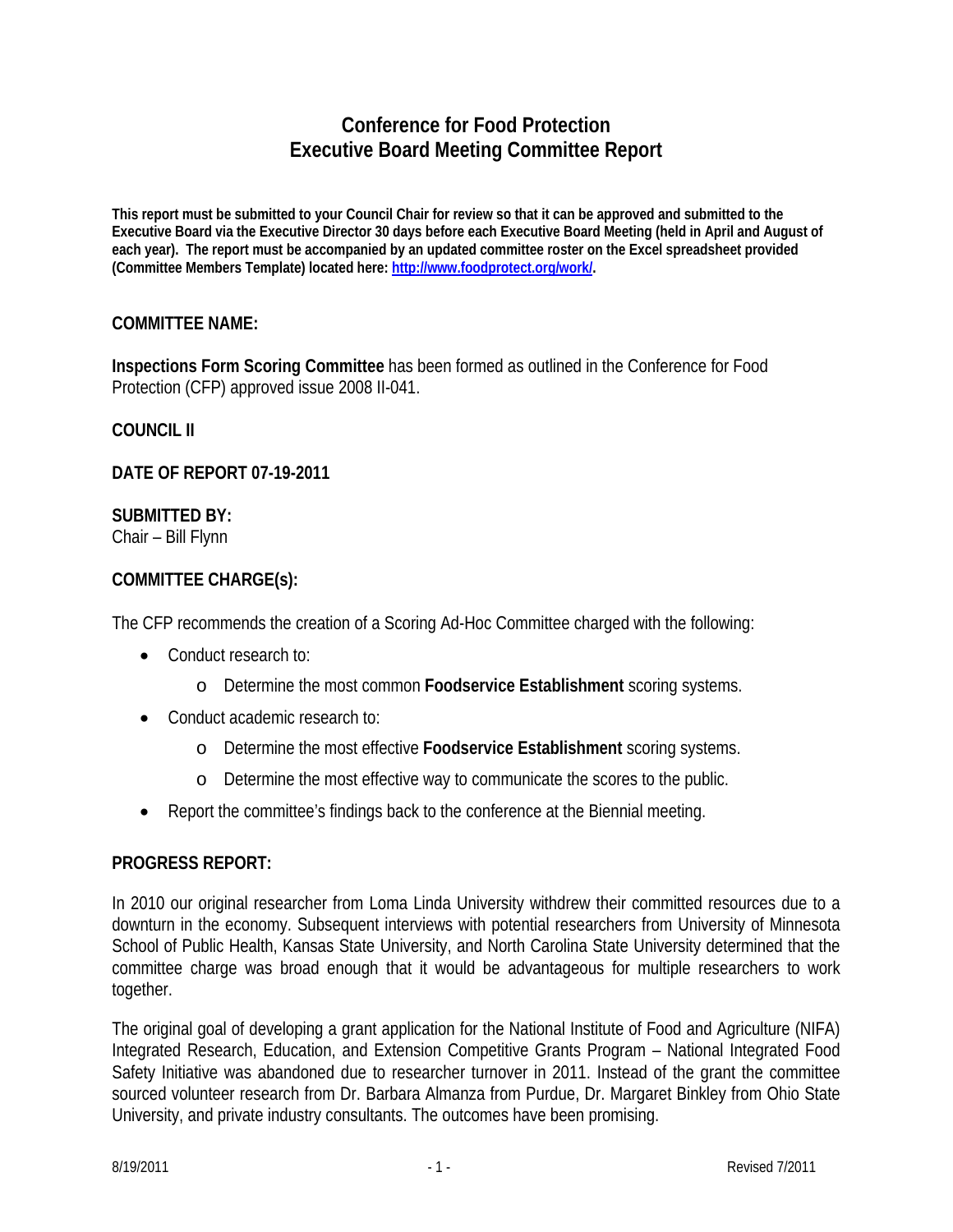- **I. Scoring Committee Working Assumptions:** Scoring can have a positive impact on public health by reducing the risk factors associated with foodborne disease if:
	- The committee can raise approximately \$75,000 in resources to modify a web-based database.
	- The health jurisdictions program includes inspector and industry training.
	- The scoring system is easy for the health inspector, the public and regulated industry to understand.
	- The inspector's performance is standardized on an ongoing basis.
	- The jurisdiction is using a risk based food code that required effective control of CDC risk factors.
	- The health department regularly evaluates their inspection program results using a consistent and effective methodology.
	- The public receives the health inspection report scores in a way that allows them to make an informed decision about where they would like to eat.
	- Restaurants, grocery stores, institutional kitchens, etc. need to be evaluated differently.

# **II. Information Gatherers Objectives:**

- Collect inspection reports of jurisdictions that score inspection reports from random health jurisdictions using public disclosure systems or freedom of information act.
- **•** Organize a list of conveniently accessed health jurisdiction reports.
- **•** Organize health department scoring systems based on the size of a jurisdiction.
- Source a web-based database to house health inspection data and scoring normalization.

# **III. Practitioners Objectives:**

- Utilizing actual health jurisdiction forms, conduct standardized inspections using the five most common health jurisdiction scoring formats.
- Using the latest version of CFP inspection report form, conduct standardized inspections using a normalized scoring technique based on percent of 100.

# **IV. Researcher Objectives:**

- **Conduct literature review/ research to identify communication techniques that consumers,** regulators, and the industry can mutually understand.
- Develop consumer and industry survey instruments and work with CSPI and NRA on conducting surveys to targeted populations.
- Analyze the results of the survey instrument and write a research paper with findings, recommendations, and conclusions.